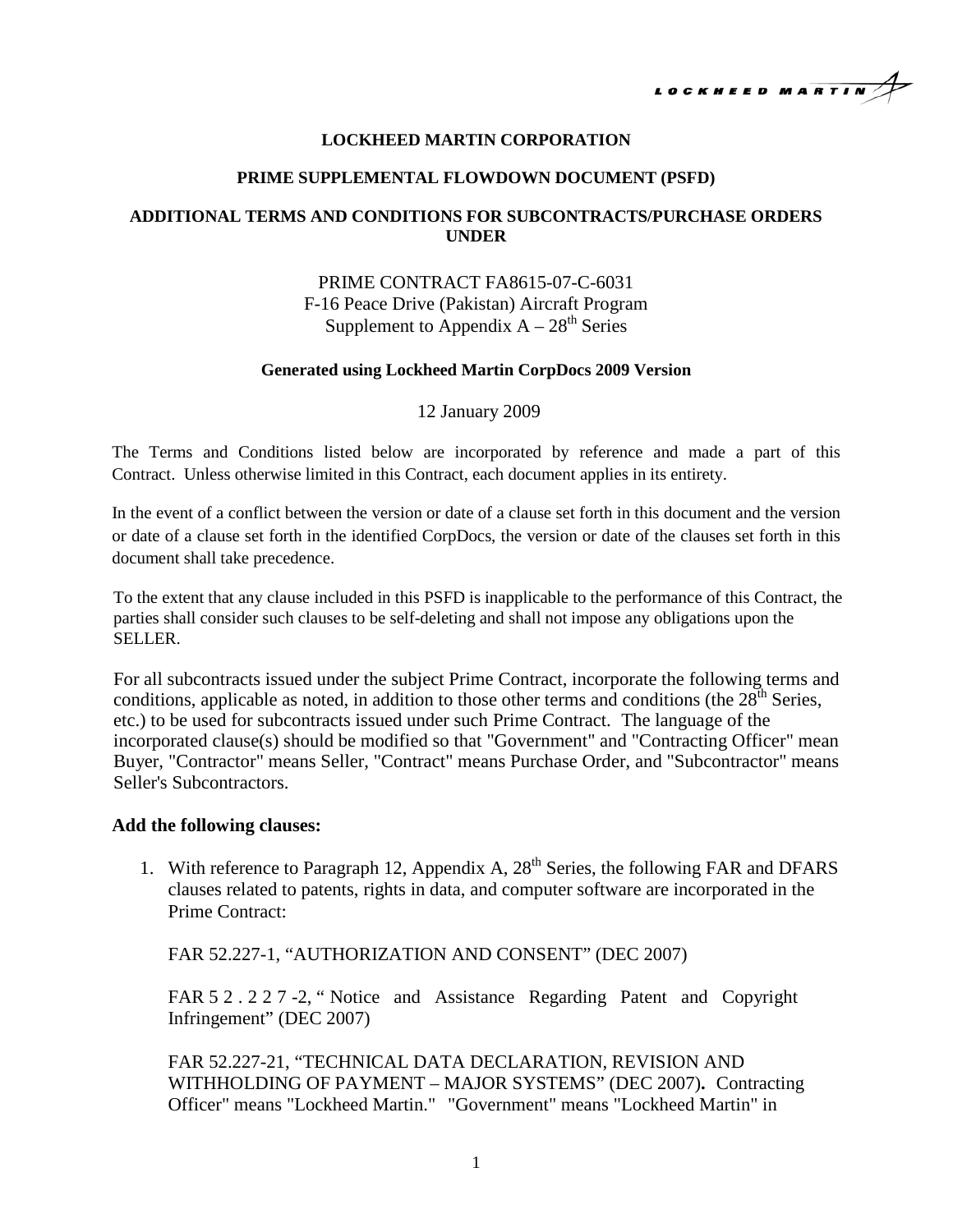

paragraph (b)(2) and "Lockheed Martin or Government" in paragraph (d).

252.227-7013, "Rights in Technical Data – Noncommercial Items" (NOV 1995);

252.227-7014, "RIGHTS IN NONCOMMERCIAL COMPUTER SOFTWARE AND NONCOMMERCIAL COMPUTER SOFTWARE DOCUMENTATION" (JUN 1995);

252.227-7016, "Rights in Bid or Proposal Information" (JUN 1995);

252.227-7027, "DEFERRED ORDERING OF TECHNICAL DATA AND COMPUTER SOFTWARE" (APR 1988);

252.227-7030, "Technical Data – Withholding of Payment" (MAR 2000); and

252.227-7037\*\*\*, "VALIDATION OF RESTRICTIVE MARKINGS ON TECHNICAL DATA" (SEP 1999).

2. Add the following DFARS clauses:

DFARS 252.225-7027, "RESTRICTION ON CONTINGENT FEES FOR FOREIGN MILITARY SALES" (APR 2003). For purposes of subparagraph (b)(1), Countries listed in the Prime Contract are the following: Pakistan.

DFARS 252.225-7043, "ANTITERRORISM/FORCE PROTECTION FOR DEFENSE CONTRACTORS OUTSIDE THE UNITED STATES" (March 2006). Paragraph (d): information and guidance pertaining to DoD antiterrorism/force protection can be obtained from HQ AFSFC/CFPT: telephone DSN 473-0927/0928 or commercial (214) 671-0927/0928.

DFARS 252.246-7000, "MATERIAL INSPECTION AND RECEIVING REPORT" (MAR 2003).

3. Add the following AFMC and AFFARS clauses:

AFMC 5352.227-9000 "EXPORT-CONTROLLED DATA RESTRICTIONS (AFMC)" (JUL 1997):

"CO" means "Buyer"

(a) For purposes of this clause,

(1) Foreign person is any person who is not a citizen or national of the U.S. or lawfully admitted to the U.S. for permanent residence under the Immigration and Nationality Act, and includes foreign corporations, international organizations, and foreign governments; (2) Foreign representative is anyone, regardless of nationality or citizenship, acting as an agent, representative, official, or employee of a foreign government, a foreign-owned or influenced firm, corporation or person;